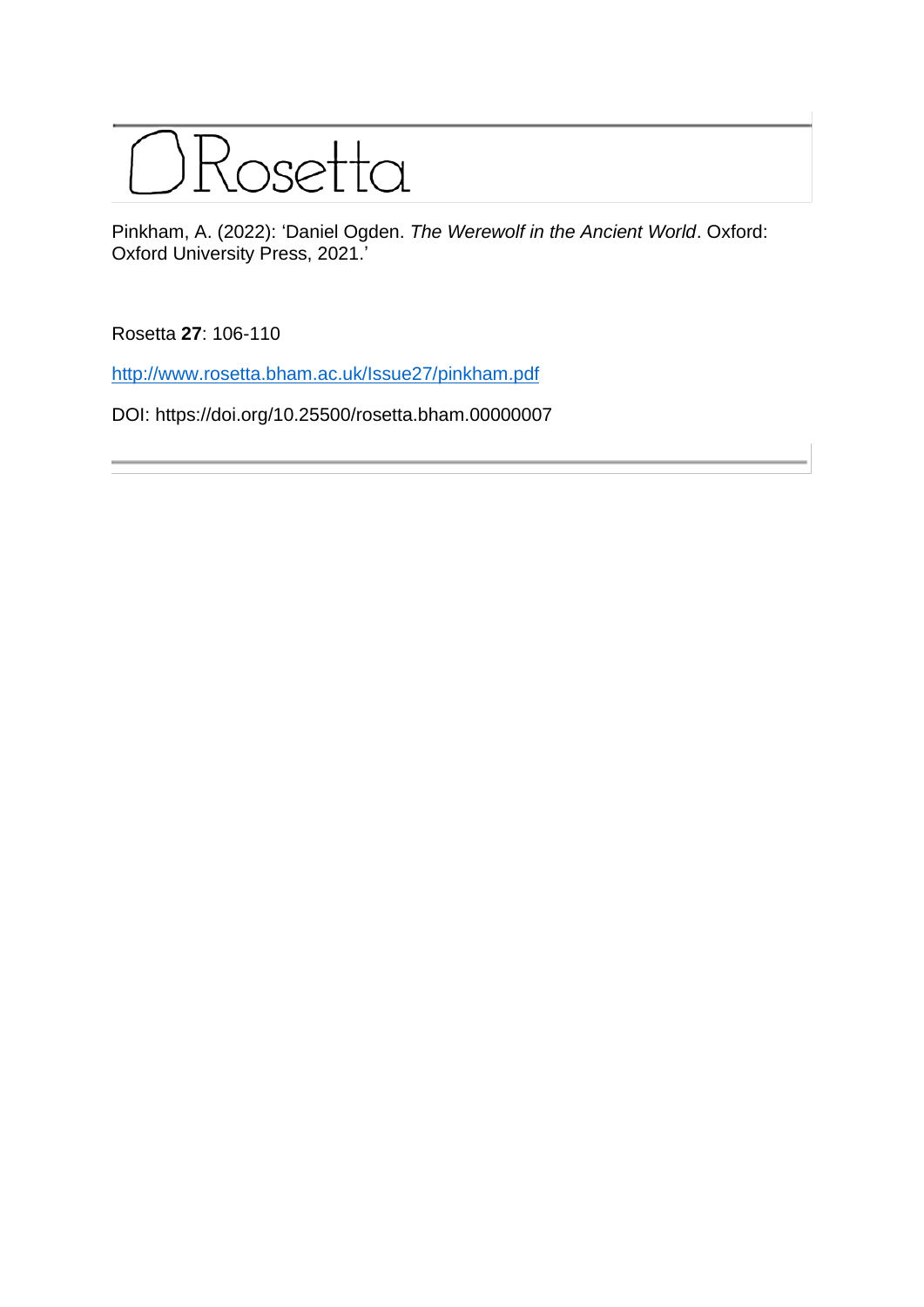## **Daniel Ogden.** *The Werewolf in the Ancient World***. Oxford: Oxford University Press, 2021. 261 pages. £25.00. ISBN 978-0-19-885431-9 (Hbk).**

*Alexandra Pinkham* (University of Sydney)

To produce an entire monograph devoted to ancient werewolf stories may seem an impossible task given the paucity of sources that describe the phenomenon directly. Daniel Ogden, Professor of Ancient History at the University of Exeter, has approached the topic through the lens of folklore, making the most of the available ancient sources to produce a refreshing look at a subject that has been dominated until now by studies of the Arcadian Lykaia festival. Ogden acknowledges the lack of ancient sources at the outset. There is, as he says, 'only one really good, corking story about them [werewolves]', in Petronius' *Satyricon* (61-2); this is Niceros' tale from the 'Cena Trimalchionis', in which he describes witnessing a soldier friend remove his clothes in a graveyard before transforming into a wolf and bounding off into the night (pp. 1-3). It must be said that large portions of the book are devoted not to the few ancient sources on werewolfism, but instead to medieval, early modern, and modern comparanda. But this is not necessarily to the book's detriment. Scholars of later periods in particular will find amongst Ogden's arguments an extensive catalogue of werewolf tales from across Europe and Scandinavia as well as a detailed study of the common motifs found in these tales, all of which Ogden argues had their origins in a rich tradition of werewolf folklore in antiquity. Readers should also note that Ogden's approach to collecting ancient werewolf stories has been to cast the net wide for tales that mention any sort of human-wolf transformation, actual or implied, and the result is that the book features several ancient sources that have hitherto not been considered as including or alluding to werewolfism. By the end of the book, having taken this broader approach to the definition of 'werewolf', Ogden is able to offer a significantly expanded catalogue of ancient stories about werewolves, an outcome which will surely benefit future scholars working on the topic.

The book's defining feature is a 'folklore first' approach to the ancient sources pertaining to werewolves. The tendency in earlier scholarship has been to

106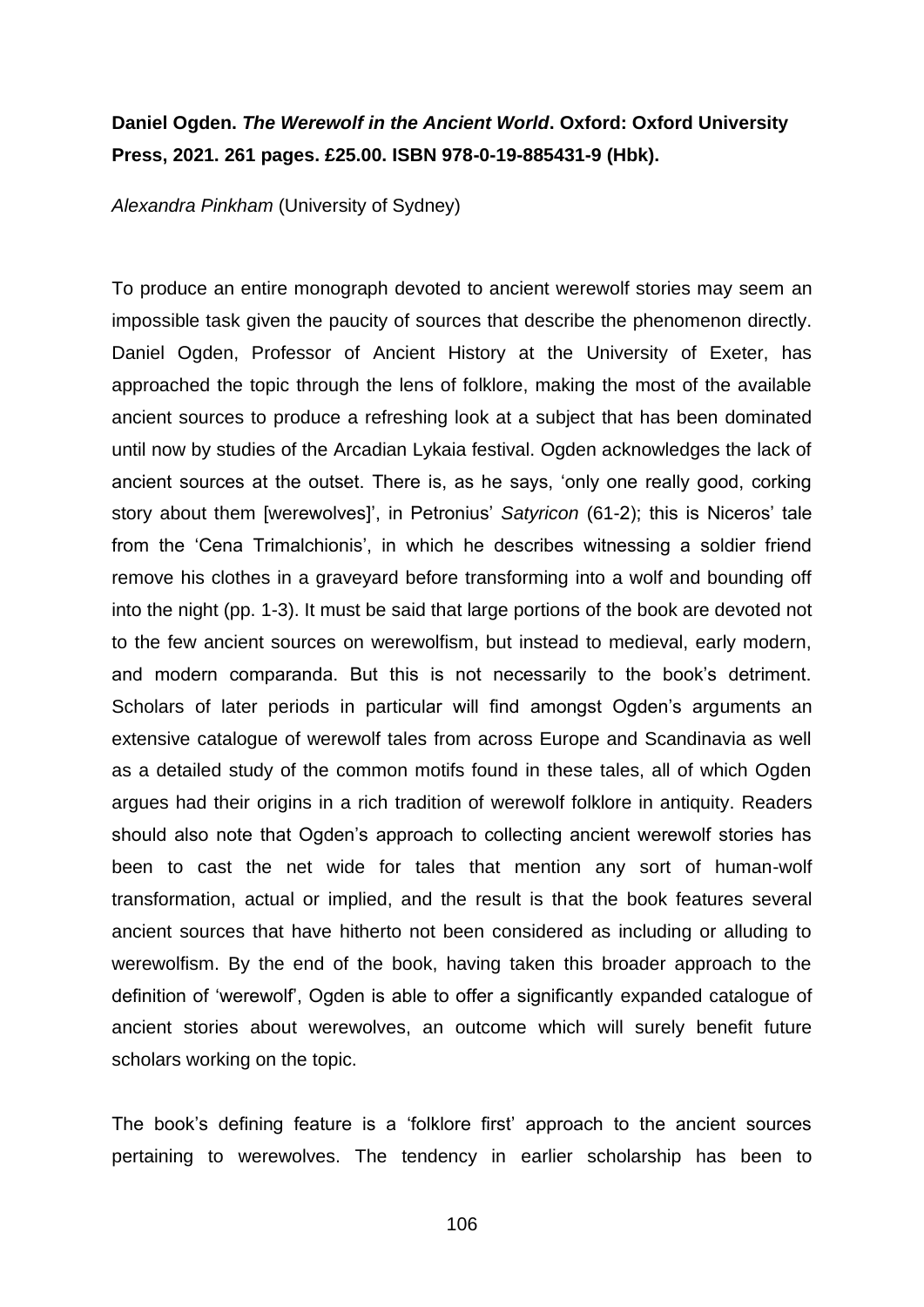understand the few ancient stories about werewolves as derivative of the myth of Lykaon (turned into a wolf by Zeus as punishment for attempting to serve the god human flesh) and the associated Lykaia festival in Arcadia (Ogden provides an overview of the scholarship on pp. 8-12).<sup>1</sup> Ogden on the other hand contends that the opposite is true, challenging the predominant 'myth and religion first, folklore later' understanding of the sources and arguing instead that the material related to the myth of Lykaon and the Arcadian rite are themselves products of the folkloric tradition.

In Chapters 1 and 2, Ogden takes a thematic approach to the ancient material, examining the persistent associations between werewolves and witches – particularly the *strix*-witch – (Chapter 1 'The Curse of the Werewolf: Witches and Sorcerers') and werewolves and ghosts (Chapter 2 'Werewolves, Ghosts, and the Dead').<sup>2</sup> This association is most effectively demonstrated by the material presented in Chapter 1. Metamorphosis from human to animal (and indeed human to wolf) is a motif frequently encountered in ancient stories of witchcraft, and Ogden extends his study of this phenomenon to include not only references to witches and sorcerers transforming into wolves, but also evidence of wolfish behaviour in witches. Together, these two chapters establish one of the book's main lines of argument: that, in the ancient imagination, werewolves inhabited the same storyworld as witches and ghosts. Much is made in Chapter 2 of the link between werewolves and ghosts, a connection returned to in Chapters 4 and 5. There is less concrete evidence from antiquity linking werewolves and ghosts (compared, say, to the evidence linking werewolves and witches), but Ogden argues for a close association between the two based on their tendency to both frequent graveyards.

Chapter 3 ('The Werewolf, Inside and Out') aims to untangle the way the werewolf was conceptualised in antiquity: as a wolf inside the body of a man, or a man inside that of a wolf. Most of the sources Ogden examines in this respect suggest that the ancient werewolf was conceived of as a human shell over a wolf core, the human shell being represented by the clothing that was so frequently shed before

 $1$  The Lykaia rite has been the focal point of earlier werewolf scholarship, including Buxton 1987,

Moreau 1997 and 1998, Metzger 2011, and Gordon 2015.

<sup>&</sup>lt;sup>2</sup> The *strix*-witch is the subject of another of Ogden's recent monographs (2021).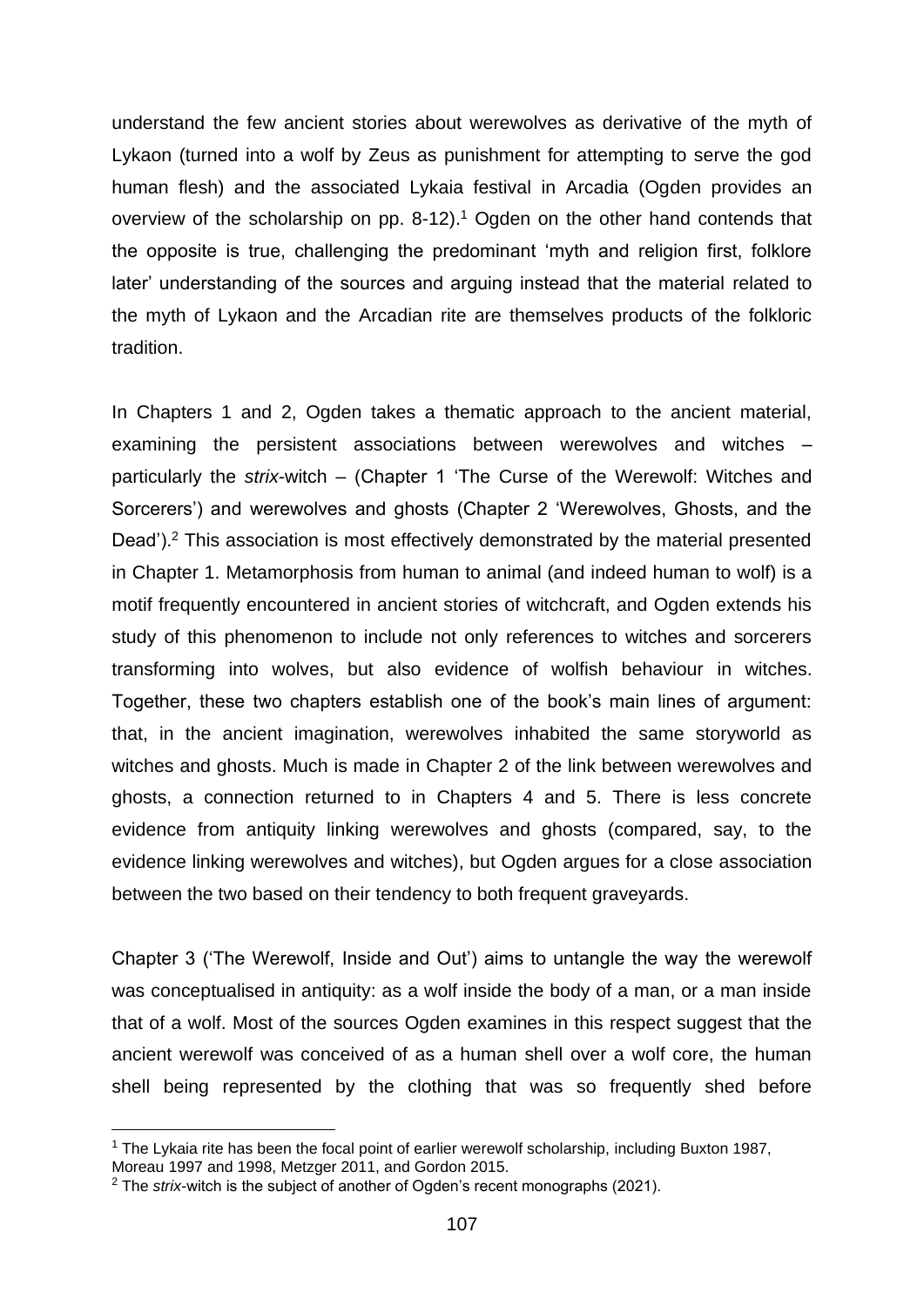transformation into lupine form. A smaller number of sources point to the opposite view, that the werewolf consisted of a human core within a wolf carapace. It is from these examples that Ogden segues into the bulk of the chapter, which is essentially a catalogue and subsequent discussion of the dozens of medieval and early modern sources which adhere for the most part to the human core/wolf carapace view of werewolves. Despite the fact that the chapter is heavily weighted towards nonancient sources, the overall effect of tracing different werewolf story motifs throughout European folklore over several centuries is nonetheless satisfying and Ogden's survey will be of as much use to scholars of later periods as it is to those studying antiquity.

Chapter 4 ('Werewolves and Projected Souls') deals almost exclusively with postancient evidence. The focus of the chapter is an association between werewolves and soul-projection, the latter a *topos* prevalent in medieval and early modern sources. Ogden argues that the post-ancient stories about soul-projection (in which the soul sometimes takes the form of a wolf) have their origins in antiquity and Greek shamanistic practices. A passage from Augustine of Hippo about the transformation of a man's soul from human to pack animal (while the man himself slept) and a fragment on *strix*-witches as soul projectors attributed to John Damascene constitute the ancient sources Ogden works with in this chapter. Although neither of the ancient examples feature human-to-wolf transformation per se, Ogden uses the ancient evidence for soul-projection to argue in favour of extending the definition of werewolfism to include the imagined transformation of the soul as well as the actual transformation of the body.

Two passages from Pausanias on the Hero of Temesa – the ghost of one of Odysseus' crewmates – are at the centre of Chapter 5 ('The Demon in a Wolfskin: a Werewolf at Temesa?'). Again Ogden draws on the arguments advanced in Chapter 2 for the strong association between werewolves and ghosts in order to argue for a new reading of the wolfskin-wearing Hero as a werewolf. In Chapter 6 ('Werewolves of Arcadia'), Ogden tackles the ancient material that has been the focus of earlier werewolf studies. A large part of the chapter consists of a catalogue of the ancient sources pertaining to the myth of Lykaon (the aetiological myth for the Lykaia) and the tale of Damarchus, an athlete transformed into a wolf at the same festival.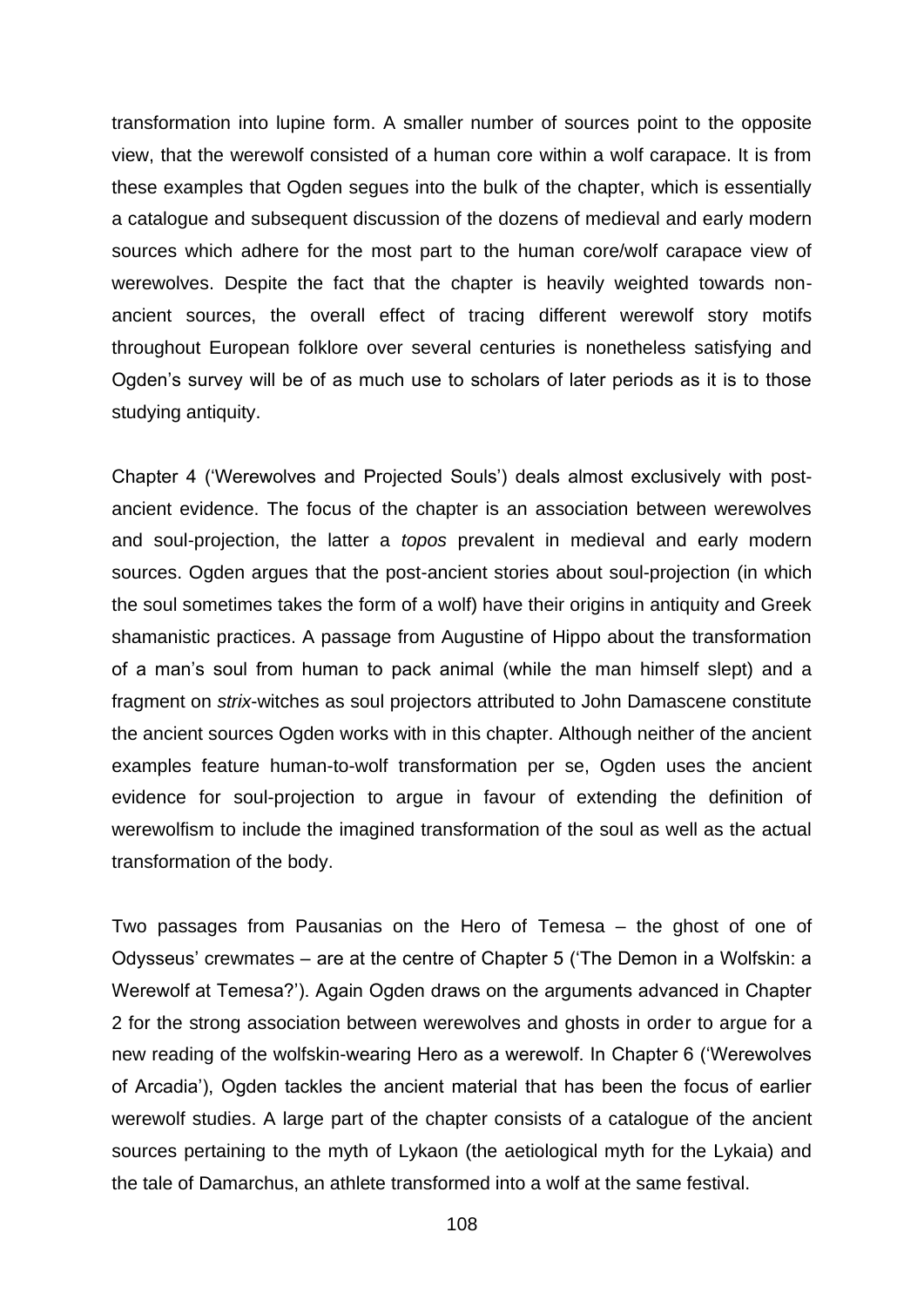A short summary of the main arguments is given at the end of each chapter. The concluding chapter contains Ogden's own expanded catalogue of ancient stories about werewolves together with a summary of each passage, followed by a short section on the context for the narration of werewolf stories (as yarns told at dinner parties and symposia, by travellers at inns, and as tall tales peddled by attendants at shrines and sanctuaries). Three appendices are also included, the first being an argument in tabulated form for reading Homer's Circe as a witch (an interpretation discussed briefly in Chapter 1). Appendices B and C both cover humancanine/lupine associations that Ogden asserts should not be considered as werewolf-related: the 'dog-headed' Cynocephali (Appendix B), and wolfish undertones in the Dolon episode in Homer's *Iliad* and the rite of the Lupercalia, erroneously thought to be equivalent to or derivative of the Arcadian Lykaia (Appendix C).

The only hindrance to Ogden's study is the lack of stories from antiquity that are explicitly about werewolves. Ogden counters this scarcity by drawing associations between other supernatural beings (witches, ghosts, and the like) and the werewolves of the extant sources, and using the recurring themes and motifs from these stories to construct an image of a rich tradition of werewolf folklore in the Graeco-Roman world. This method is more successful in some chapters than others, and readers should be prepared to acknowledge that some of Ogden's arguments for this ancient tradition are built around conjectural rather than actual evidence. Nevertheless, the project of tracing the development of werewolf-related *topoi* from ancient beginnings through the medieval and early modern periods is worthwhile in its own right, and there is no doubt that Ogden's book – packed as it is with lengthy translations of both ancient and post-ancient comparanda – is a fascinating and highly useful contribution to the scholarship on European werewolf folklore.

109